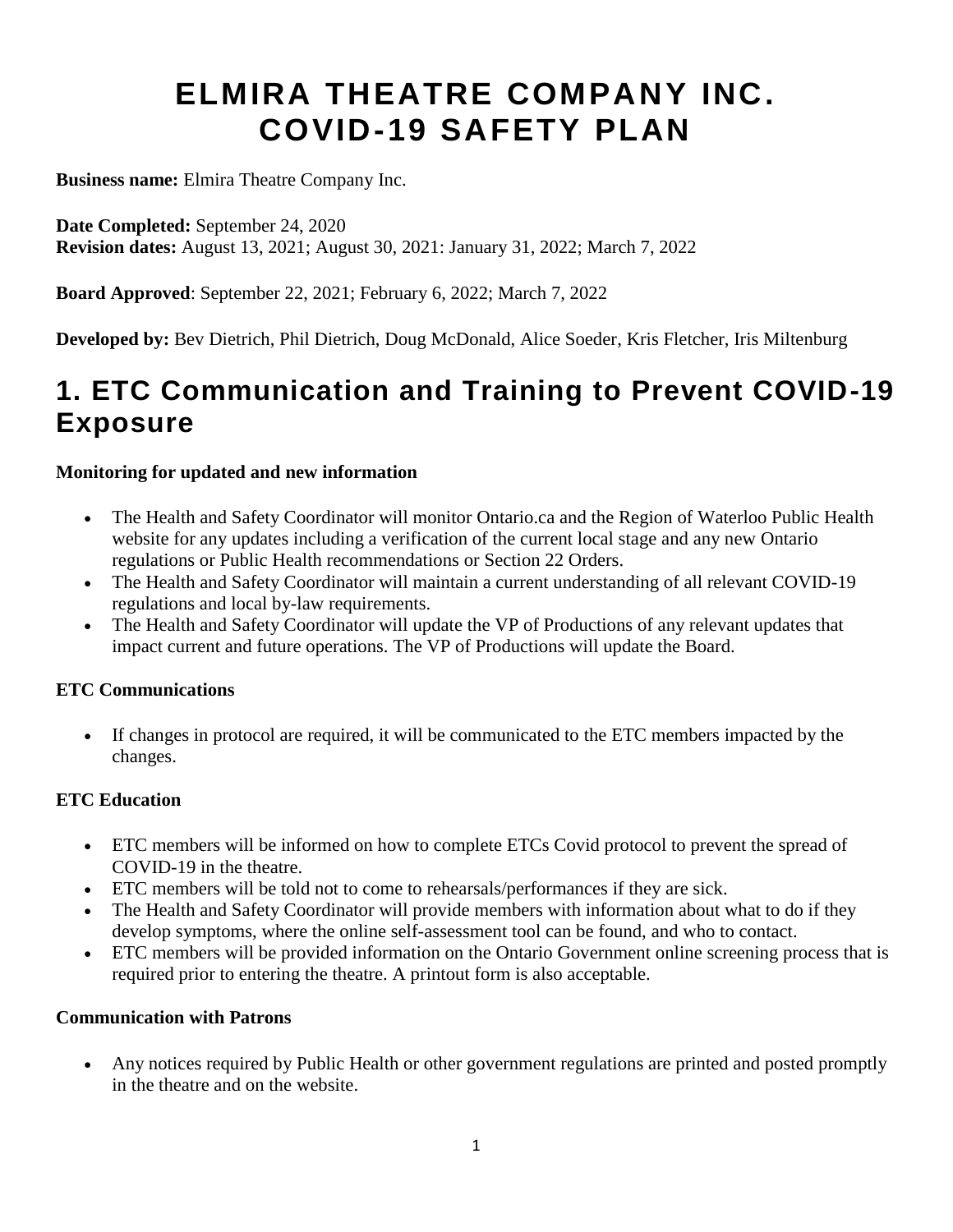- The VP of Administration will ensure the ETC website is up to date when there are changes to how events are being operated.
- When patrons purchase tickets through Center in the Square there will be a link on the website to ETC's COVID protocols and requirements for our patrons. A protocol email will be sent to the ticket purchaser 24 hours before the show.
- Patrons contact information may be used for contact tracing if required. An email address and/or phone number is the preferable form of contact.
- When Patrons arrive, the usher will remind them to keep their mask on for the entire performance.

## **2. ETC Member and Audience COVID-19 Screening**

#### **ETC Screening Process**

- Upon entry to the ETC building, members are required to successfully complete Covid Screening (Ontario COVID-19 Screening Tool for Workplaces). These steps will be documented, and the records maintained for a minimum of 4 weeks. The Health and Safety Co-ordinator will audit this process to ensure compliance.
	- o Note: Should an ETC Member answer yes to any screening questions and be unsuccessful in any of the above requirements, they will not be permitted into the facility and the Health and Safely Coordinator will be notified.

#### **Screening Patrons**

 Upon entering the building patrons are required to successfully complete Covid Self Screening which will be posted at the main entrance must be answered. Should a patron be unsuccessful in screening, they are requested to not enter the facility and a refund and/or exchange for their ticket will be issued.

### **3. Transmission Prevention**

#### **Maintain Physical Distancing**

- All tickets must be purchased in advance, through Center in the Square (CITS) box office, following their COVID prevention protocols. Tickets are purchased online through links on the Elmira Theatre Company website, or by phone with the CITS box office. Patrons will not be given paper tickets. When patrons arrive at the door, their name will be on a list provided by CITS. There will be no tickets sold at the door at this time.
- Seats will be pre-assigned at the time of ticket purchase.
- The number of tickets available for purchase for each performance will be determined based on allowable audience sizes per provincial and regional regulations and signage will be posted at the entrance to the theatre indicating maximum capacity.
- Patrons will be asked to wait in their vehicles until 15 minutes prior to the curtain time, at which time they will be requested to go directly to their seats. When the doors do open, patrons who are lining up for entry will be required to maintain a minimum of 6 ft between groups.
- Seating in the theatre will be arranged to provide some physical distancing between pairs of seats. See seating plan below. As of March 7, 2022 we will be operating at 75% capacity.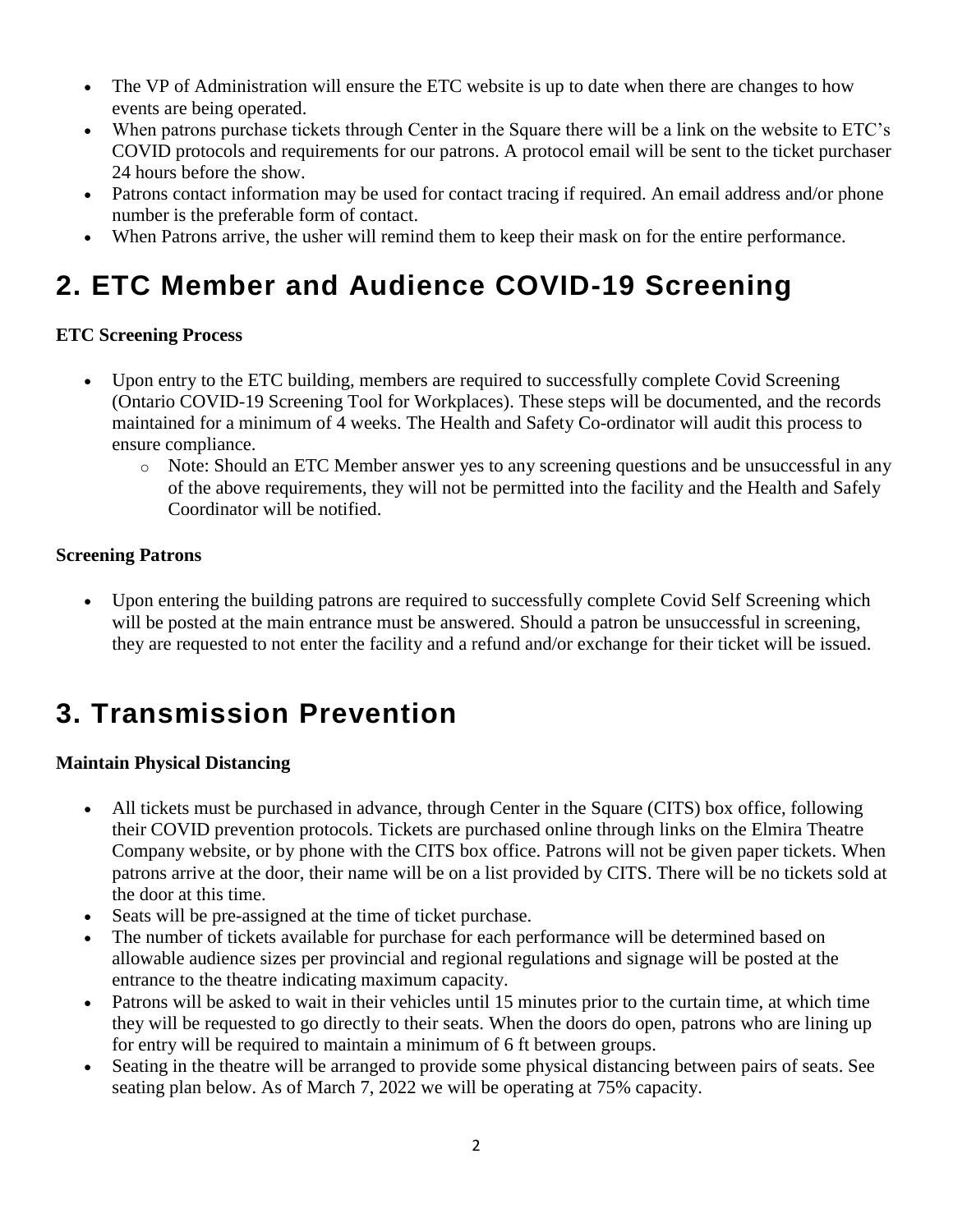- Where possible, intermissions have been omitted, however for shows that require an intermission, the intermissions will be kept to the shortest time possible to prevent congregating and gathering. Bathroom facilities can be accessed during the show.
- There will be a minimum of 6 feet between the front of the stage and the first row of audience seating.
- Patrons are not permitted on the stage or in any backstage space.
- There will be no bar or 50/50 sales at this time.
- At the end of a performance, gathering and mingling will be permitted with physical distancing.

#### **Masking and using Personal Protective Equipment**

- As per the Provincial Regulation and the Region of Waterloo Mask Bylaw, Patrons and ETC members are required to wear a mask that covers the mouth, nose and chin. A supply of non-medical masks will be available for any person who requires one.
- Due to the nature of live theatre, ETC actors will remove their masks onstage or in a backstage space where patrons are not present. Any time an ETC member is in a space occupied by patrons, they are required to wear a mask.

#### **Transmission from surfaces and objects**

 All commonly touched surfaces and shared areas will be cleaned between performances using Health Canada-approved cleaning and disinfection products.

#### **Hand and respiratory hygiene**

- Hand sanitizer stations will be available at every entrance and in high traffic areas for ETC members and patrons.
- Public health posters on washing hands and on cough and sneeze etiquette will be posted in each washroom.

### **4. Response Protocol for a Potential Case/Suspected Exposure**

#### **Procedure if someone becomes ill in the theatre**

- ETC members should notify the Stage Manager or Health & Safety Coordinator if they start to feel COVID-19 symptoms or if they notice someone else showing symptoms. The individual should leave the theatre as soon as possible and seek advice: (Doctor, Telehealth or Public Health).
- The Health & Safety Coordinator will consult with Public Health on recommendations based on the symptoms experienced for cast, crew or patrons. Appropriate notifications will be made based on the situation.
- Patrons should notify the House Manager and leave the theatre as soon as possible and seek medical advice: (Doctor, Telehealth or Public Health).

### **5. Management of Changes – Prevention of New Risks**

In the event the COVID-19 related changes to workplace practices and requirements presents new risks for ETC members or patrons, we will continue to gather information regarding any additional new challenges presented